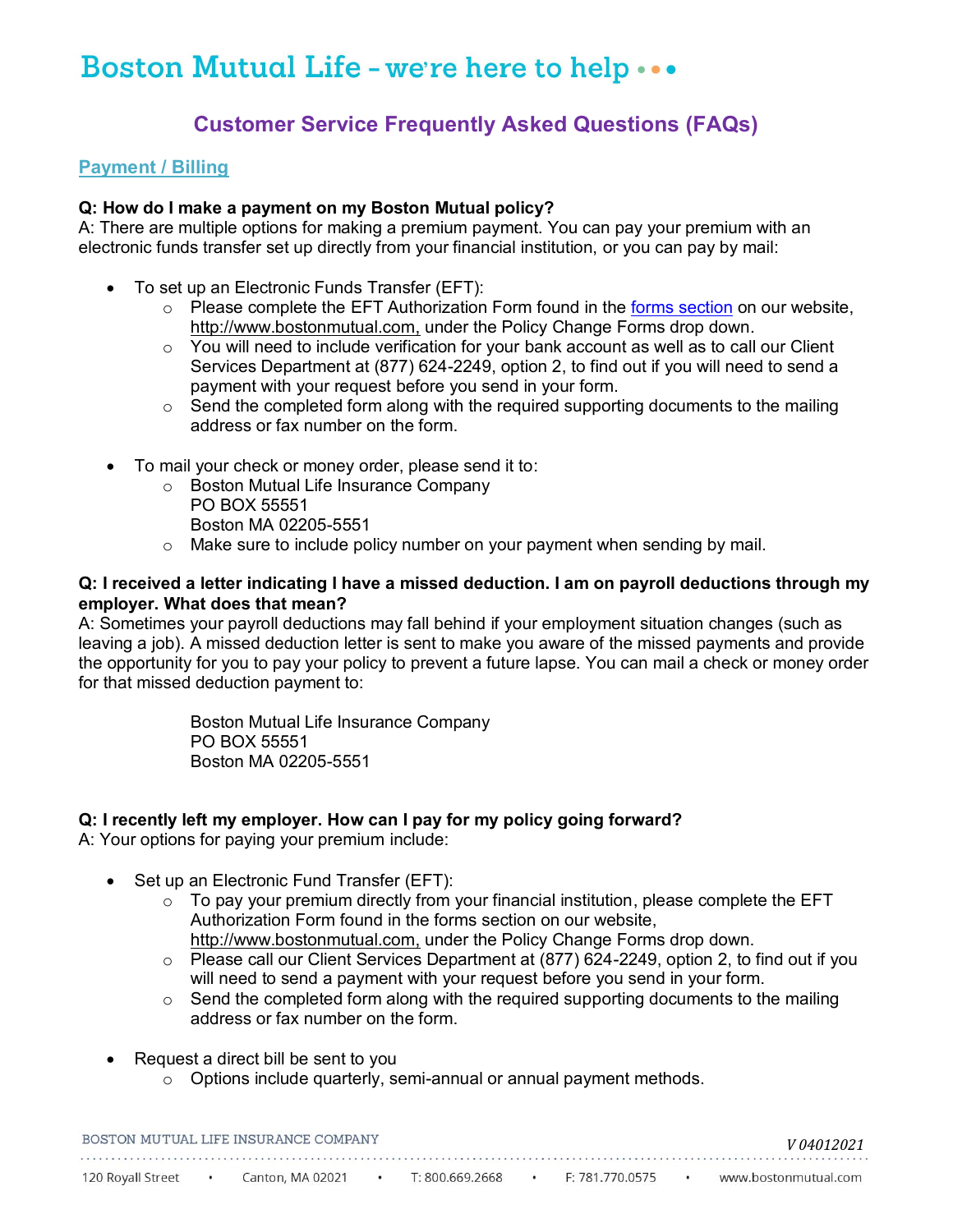- $\circ$  Please complete the Mode Change form located under the Policy Change forms drop down on our website, <u>http://www.bostonmutual.com,</u> under the Policy Change Forms drop down. Send form to the mailing address of fax number on the document.
- In the interim of electing your billing method, you can mail a check or money order to: Boston Mutual Life Insurance Company PO BOX 55551 Boston MA 02205-5551 Please be sure to include your policy number on the payment.

 In some cases, your policy paid-to date may be behind due to payroll cycles. Please contact our Client Services Department at (877) 624-2249 to confirm your policy paid-to date and amount due.

#### **Q: I received a notice in the mail indicating an "Automatic Premium Loan" was taken. What does that mean?**

 A: The Automatic Premium Loan provision in your policy is the non-forfeiture option on the application that was selected when it was filled out. This option pays any premium that is 45 days overdue by taking premium loans secured by the cash value of the policy. It prevents the policy from lapsing due to a late or lost payment.

 Loan interest is charged on the policy anniversary and appears on your annual statement. If this interest is not paid, the interest amount is added to the loan balance.

 An Automatic Premium Loan is never taken unless the premium is overdue. If a payment was received just after an Automatic Premium Loan was taken, it would be applied to the next premium.

 You may repay the loan by making payments on any schedule and in any amounts you choose. Simply send a check to the address below, or add the amount to your next premium payment. Make sure your check is marked with your policy number and a note is enclosed asking that the payment be applied to the loan balance.

 Boston Mutual Life Insurance Company 120 Royall Street Canton, MA 02021 Mailing address:

# **Policy Status / Changes / Cancellation**

### **Q: How do I get a copy of my policy?**

A: To obtain a copy of your policy certificate:

- $\circ$  Complete the Policy Information Change Form found in the forms section on our website, [http://www.bostonmutual.com,](http://www.bostonmutual.com/) under the Policy Change Forms drop down.
- $\circ$  Complete the form and send it to Boston Mutual:
	- Email: <u>clientservices@bostonmutual.com</u><br>■ Fax<sup>.</sup> (781) 770-0575
	- Fax: (781) 770-0575
	- Mail: Boston Mutual Life Insurance Company, 120 Royall Street, Canton, MA 02021

Please be aware a lost policy certificate can be ordered at no cost. If you wish to obtain a duplicate copy

| BOSTON MUTUAL LIFE INSURANCE COMPANY |  |                  |  |                 |  |                 |  | V04012021            |
|--------------------------------------|--|------------------|--|-----------------|--|-----------------|--|----------------------|
|                                      |  |                  |  |                 |  |                 |  |                      |
| 120 Royall Street                    |  | Canton, MA 02021 |  | T: 800.669.2668 |  | F: 781.770.0575 |  | www.bostonmutual.com |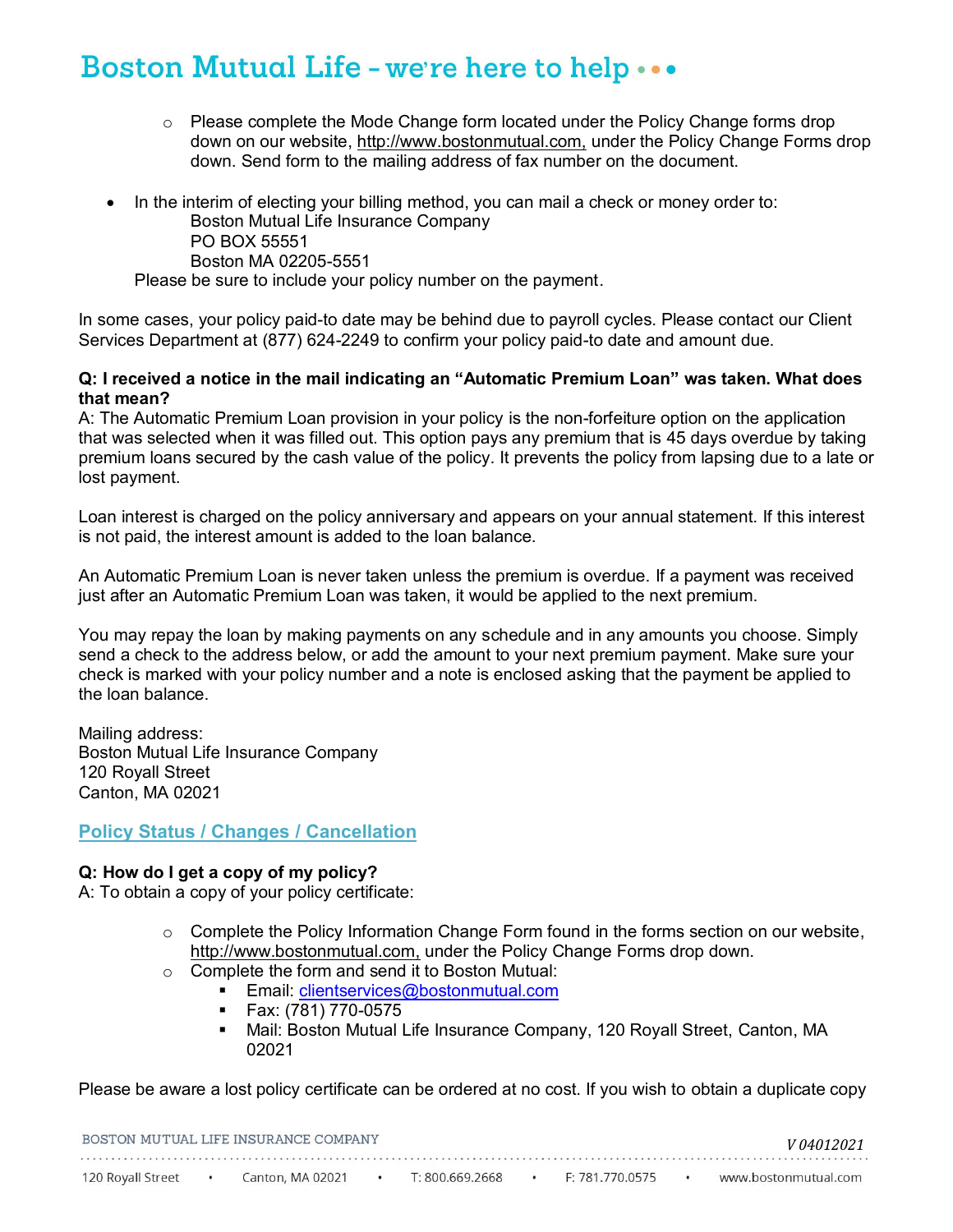of a complete policy, there is a \$10 charge that must be mailed with your Policy Information Change form request.

### **Q: How do I make a change to my Boston Mutual life insurance policy?**

 A: To make a change to your policy, such as updating an address or beneficiary, you can begin by downloading the appropriate form on our website, <u>http://www.bostonmutual.com,</u> in our Services and Forms section.

Options to change your policy include:

- Beneficiary change
- Policy information change (name change, address change, etc)
- Change of ownership
- Set up electronic funds transfer
- Elect a mode change for your direct billing method

 Completed forms can be returned via emailed to [ClientServices@bostonmutual.com](mailto:clientservices@bostonmutual.com), faxed to (781) 770- 0575, or mailed to: Boston Mutual Life Insurance Company, 120 Royall Street, Canton, MA 02021.

 If you have any questions regarding form completion, please contact one of our customer service representatives by calling (877) 624-2249, option 1.

### **Q: I need to cancel my life insurance policy. How do I do that?**

 A: If you wish to cancel your policy, you can begin by downloading and completing the cash surrender form on our website, <u>http://www.bostonmutual.com,</u> under the "Request for Funds" drop down.

 To avoid any delay in processing your request, it is important that you take the time to review the information and instructions on the form, and to fill out the form completely, including the bankruptcy section and all required signatures.

 Completed forms can be returned via emailed to [ClientServices@bostonmutual.com](mailto:clientservices@bostonmutual.com), faxed to (781) 770- 0575, or mailed to: Boston Mutual Life Insurance Company, 120 Royall Street, Canton, MA 02021.

 If you have any questions regarding form completion, please contact one of our customer service representatives by calling (877) 624-2249, option 1.

### **Q: I want to cancel my accident, critical illness or disability policy. How do I do that?**

 A: You may cancel your policy by written request stating your intent to cancel, including policy number and policy owner signature.

 Completed requests can be returned via emailed to [ClientServices@bostonmutual.com](mailto:clientservices@bostonmutual.com), faxed to (781) 770-0575, or mailed to: Boston Mutual Life Insurance Company, 120 Royall Street, Canton, MA 02021.

#### **Q: I canceled my policy but I'm still having payments taken out through my employer. Can you fix that?**

 A: If you continue to have payments deducted once you have cancelled your policy, you will need to contact your employer directly. Please note that if you submitted the cancellation request directly to Boston Mutual, your employer may not be aware of the cancellation request.

# **Q: I sent in a request to cash surrender my life insurance policy. When can I expect the check?**

| BOSTON MUTUAL LIFE INSURANCE COMPANY | V 04012021       |                 |                 |  |                      |
|--------------------------------------|------------------|-----------------|-----------------|--|----------------------|
|                                      |                  |                 |                 |  |                      |
| 120 Royall Street                    | Canton, MA 02021 | T: 800,669,2668 | F: 781.770.0575 |  | www.bostonmutual.com |